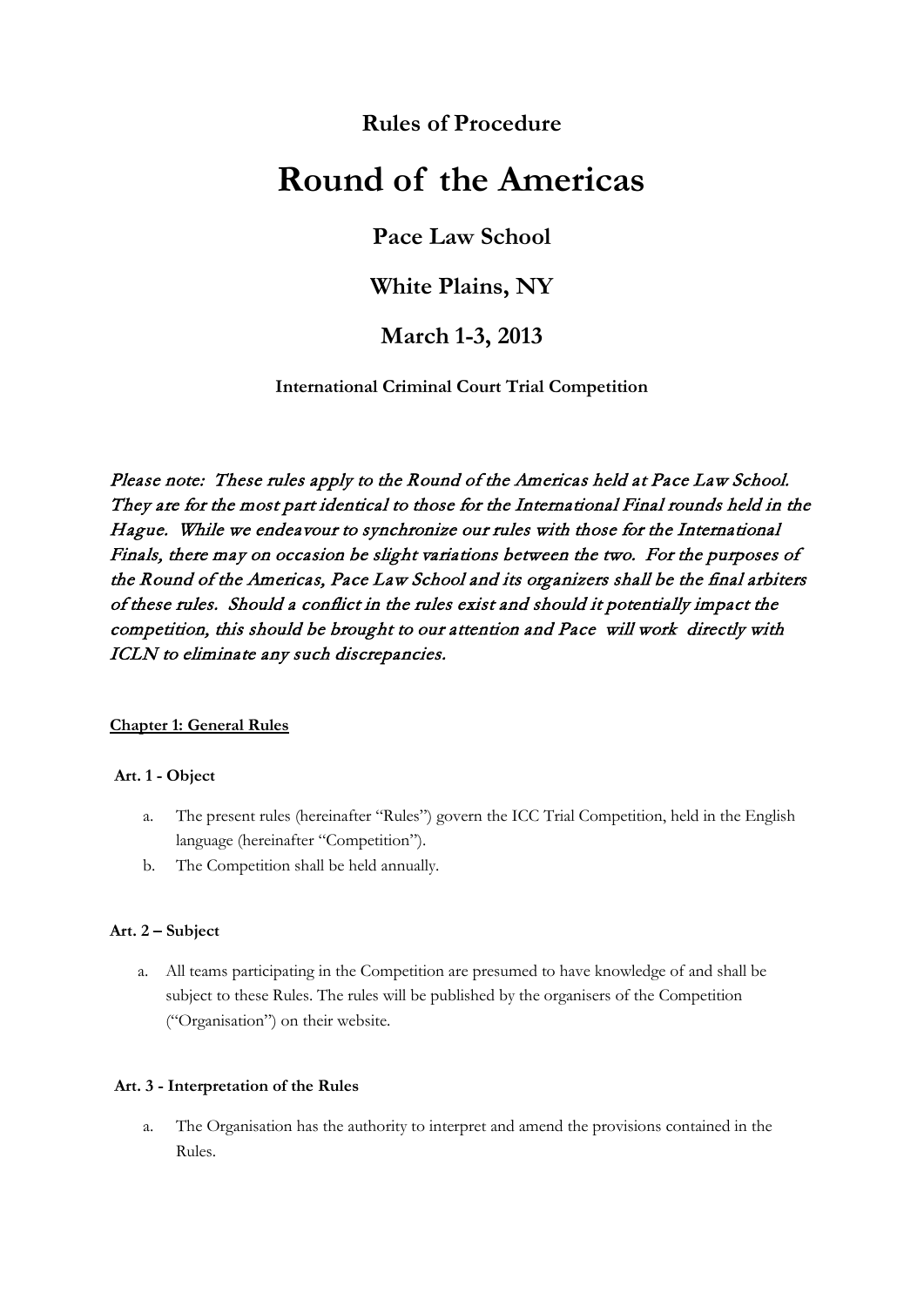b. The Organisation reserves the right to make changes when necessary. Any changes made will be communicated to the team(s) most likely to be affected

### **Art. 4 - Aim of the Competition**

The Competition aims to encourage university students to gain familiarity with the ICC mandate and its rules by simulating its proceedings through arguing a hypothetical case. In addition, the Competition seeks to advance the ICC's mandate, functions, and jurisprudence, as well as other International Criminal Tribunals, in building strong relationship between universities and the ICC.

# **Art. 5 – Participation**

- a. Each country may be represented by a maximum of two (2) teams.
- b. Only actively enrolled students in undergraduate and postgraduate universities are eligible to participate.
- c. Non-law students may be considered eligible, provided that they have the requisite legal knowledge. It is each team's responsibility to ensure that its team members have a level of legal knowledge suitable for the Competition.
- d. Students with any professional legal experience, which includes qualification as a lawyer, but excludes legal internships, are not eligible to enter the Competition.
- e. Students aged 32 and older at the time of the Competition are not eligible to participate. The Organization reserves the right to make exceptions to this rule upon written request.
- f. A student can participate in the Competition as a speaker only once. A student who has previously participated in the Competition as a speaker is not eligible to re-enter the Competition as a speaker.
- g. A student who has previously participated in the Competition as a researcher is eligible to enter the Competition again as a speaker.

# **Art. 6 - Team Composition**

- a. Each team will be comprised of a maximum of:
	- 1. Three (3) speakers;
	- 2. Two (2) researchers;
	- 3. Two (2) coaches: one leading coach and one assistant coach;
- b. The coach is responsible for giving academic and scientific instructions to his/her team and represents both the university as well as the team before the Organisation. Article 6 restrictions shall not apply to the leading and assistant coaches.
- c. Each team must submit in writing their team composition at the time of registration. Each university will be responsible for the selection of the team members and the designation of their coach(es).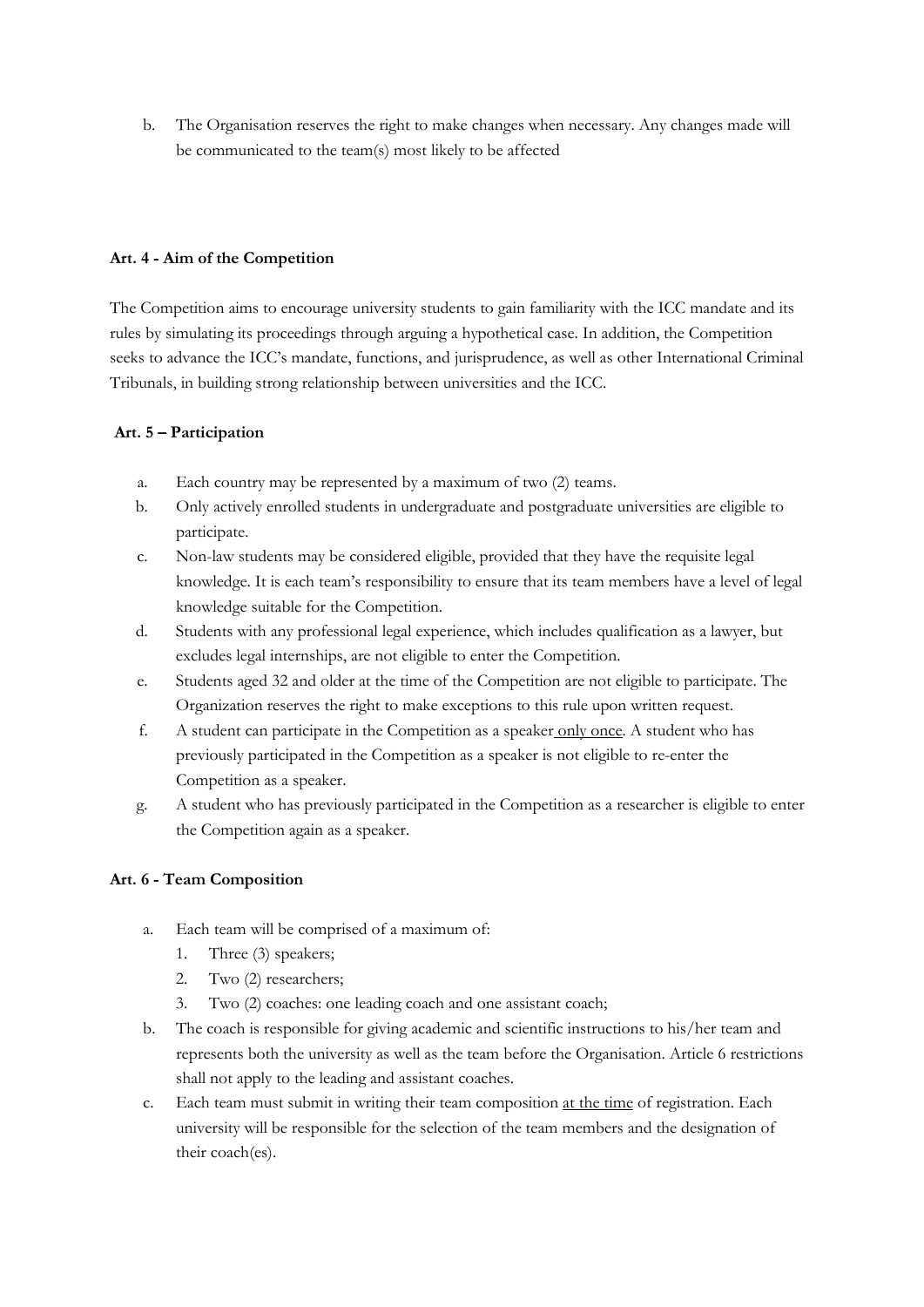- d. The maximum number of team representatives for each team cannot exceed seven (7). A team may be comprised of no fewer than three speakers without an explicit waiver received upon written request of the Organizers.
- e. Any other changes in team composition must also be submitted in writing before **December 22, 2012**. Any request for changes in team composition after this timeframe shall be rejected. However, the Organization reserves the right to allow team composition changes after this deadline in consideration of exceptional circumstances or in the interests and fairness of the Competition.

# **Chapter 2: Administrative Provisions**

# **Art. 7 - Team Registration**

- a. Registration for the Competition will open at **on 6 September 2012**.
- b. Each team can for register online via the Organization's Competition website.
- c. The extended deadline for registration is at **2 November 2012 at 12:00 p.m (EST)**. A team cannot register after this date. Depending upon the number of teams registered, late registration may be allowed.

# **Art. 8 - Team Identification**

- a. In the interest of fairness and objectivity, each team shall be assigned an anonymous number prior to submission of their memorials.
- b. This number will be emailed to each team by the Organization.
- c. This number becomes the team's identifier throughout the Competition.

# **Art. 9 - Registration Fee**

- a. The Organisation will issue an invoice for payment of the registration fee to eligible teams.
- b. Each team must pay their registration fee within seven (7) days of the date of the invoice was issued.
- c. Incomplete payment of registration fee renders that particular registration application invalid.
- d. The Organisation reserves the right to accept late payment of registration fees for extraordinary circumstances.
- e. The registration fee will not be refunded under any circumstances.

#### **Chapter 3: Competition Structure**

#### **Art. 10 - Structure**

a. The International Round of the Competition shall have two (2) consecutive phases, each independently graded: a written round (Memorials) and an oral round (Hearings).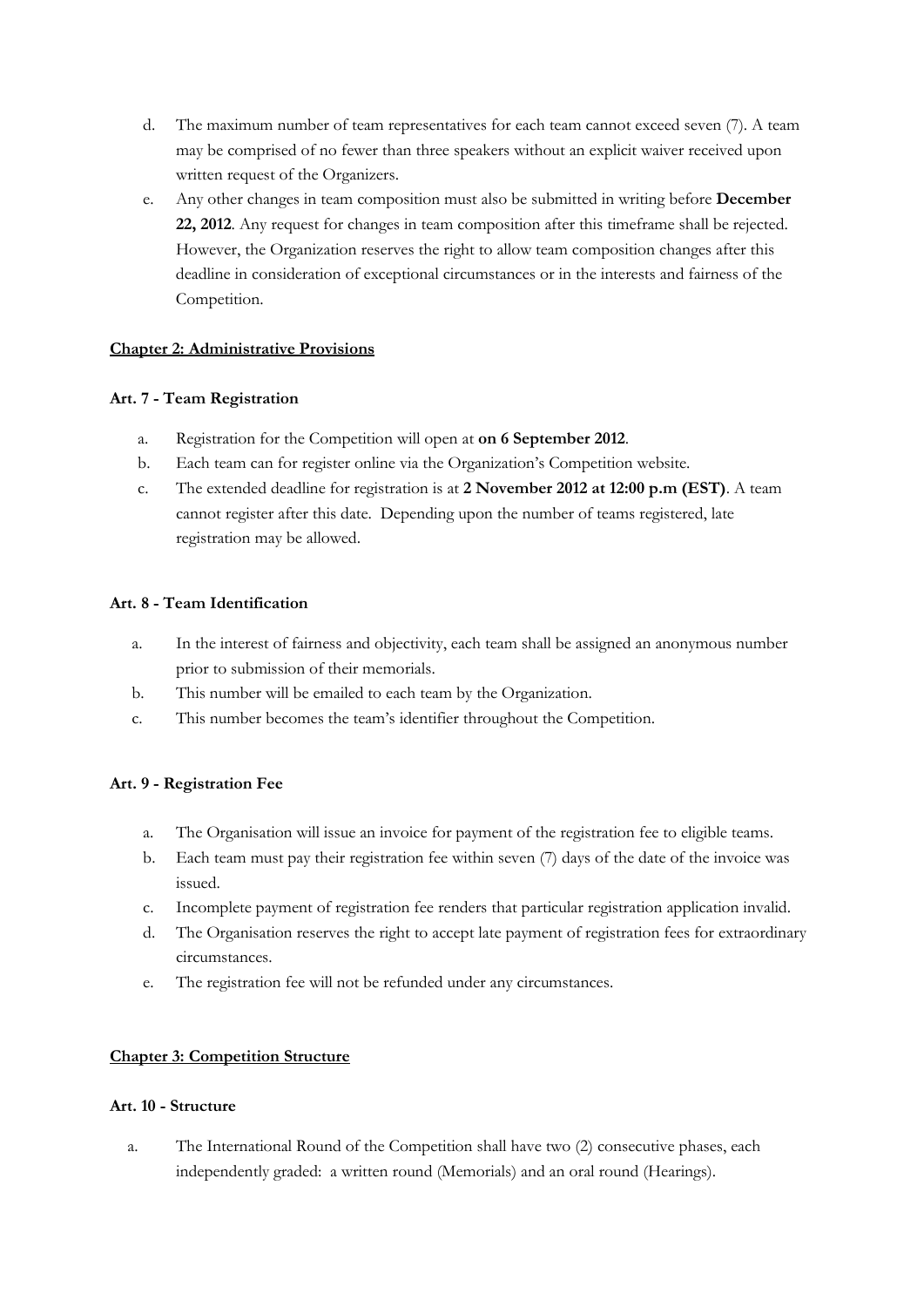- b. Each team shall address the Case in the roles of Defence Counsel, Government Counsel and the Prosecution, one memorial per role.
- c. Each team shall participate in three (3) oral rounds before the Bench members in the roles of Defence Counsel, Government Counsel and the Prosecution.
- d. The memorials and oral pleadings shall reflect a deep knowledge of the ICC rules and case law, as well as of International Criminal Law in general.

# **Art. 11 - Semi-Final Round**

- a. The written and oral stages of the pre-rounds are independently assessed. The sum of the scores obtained in both stages after the deduction of any penalty points will qualify the six (6) best teams for the Semi-Final Round.
- a. The Semi-Final Round will consist only of an oral phase. The teams are free to choose which of their three speakers will present at the Semi-Final Round. They are not bound by the role the speakers presented in the pre-rounds.
- b. The results of the written memorials will not be taken into account in assessing the final scores of the semi-final round.

# **Art. 12- Final Round**

- b. The winner of each semi-final round, and the non-winning team with the highest score in the Semi-Final Round, will proceed to the Final Round.
- c. The Final Round of the Competition will be held at the seat of the ICC in The Hague. It will consist of an oral phase only.
- d. The teams are free to choose which of their three speakers will present at the Final Round. They are not bound by the role the speakers presented in the pre-rounds or Semi-Finals.
- e. The Bench of the Final Round will assess the substance of the arguments and the quality of the performance of the three teams. It will deliver its judgment and announce the winner of the Competition (to be picked at the discretion of the Bench, one vote per judge). The team winning the Final Round will be the winner, regardless of the scoring of the Memorials.

#### **Chapter 4: Memorial Provisions**

#### **Art. 13 - Submission of the Memorials**

- a. All teams, excluding the teams participating in the Regional Round organised by Pace University Law School, must submit their three (3) Memorials for each role by email **before 9:00 PM (Eastern-EST) on 20 January 2013**
- b. Pace Law School will submit the Memorials of the winner and runner-up of the North-American Regional Round to the Organisation.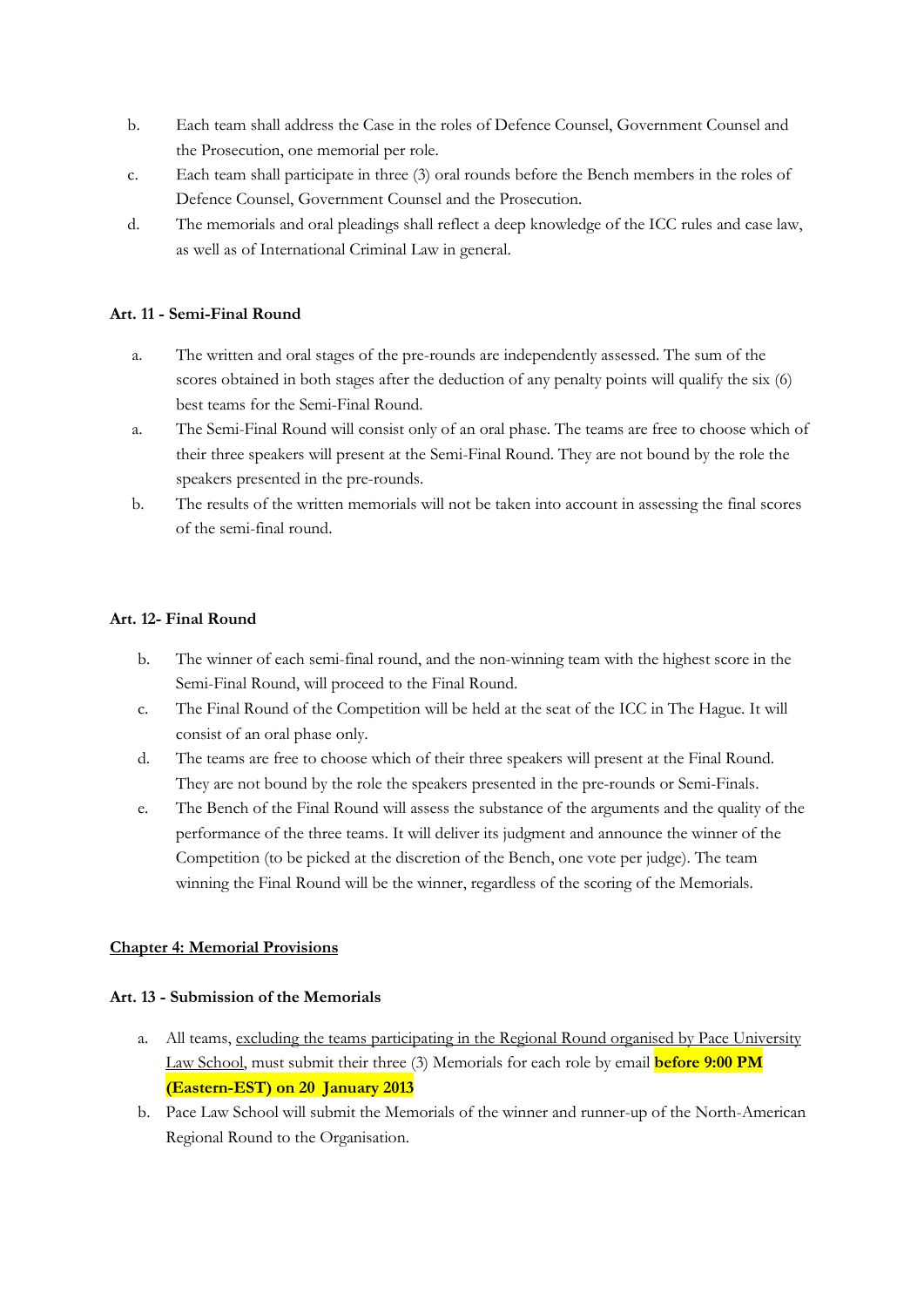### **Art. 14 - Identification in Memorials**

- a. Each team must omit the following references in their Memorials:
	- 1. names of team members;
	- 2. the members' and/or the university's country of residence;
	- 3. its nationality; and
	- 4. its university.
- b. Violations of this article will be sanctioned with fifty (50) penalty points.

# **Art. 15 - Memorial Format**

- a. Each team must submit its Memorial in Microsoft Word format
- b. Each Memorial must be printed on A4 sized paper or standard letter size paper
- c. Each team must submit its Memorials in size 12 Times New Roman font style
- d. Each page shall have a margin of at least 2 cm on every side of the text
- e. Memorials must be continuously page-numbered, excluding the front-cover
- f. Violations of this article are sanctioned with one (1) penalty point per violation, with a maximum of five (5) penalty points.

# **Art. 16 - Spacing**

- a. The text of the Memorial must be 1.5 spaced.
- b. Headings and subheadings of more than one line in length must be single spaced.
- c. Violations of this article are sanctioned with one (1) penalty point per violation, with a maximum of four (4) penalty points.

# **Art. 17 - Word Limit**

Each Memorial must not exceed 10.000 words (**including footnotes**). Violations of this article are sanctioned by five (5) penalty points per 400 words.

#### **Art. 18 - Order of Content**

- a. Each Memorial shall be presented in the following order:
	- 1. Front cover;
	- 2. Title page;
	- 3. Table of contents;
	- 4. List of abbreviations;
	- 5. Index of authorities (list of sources);
	- 6. Statement of facts;
	- 7. Issues;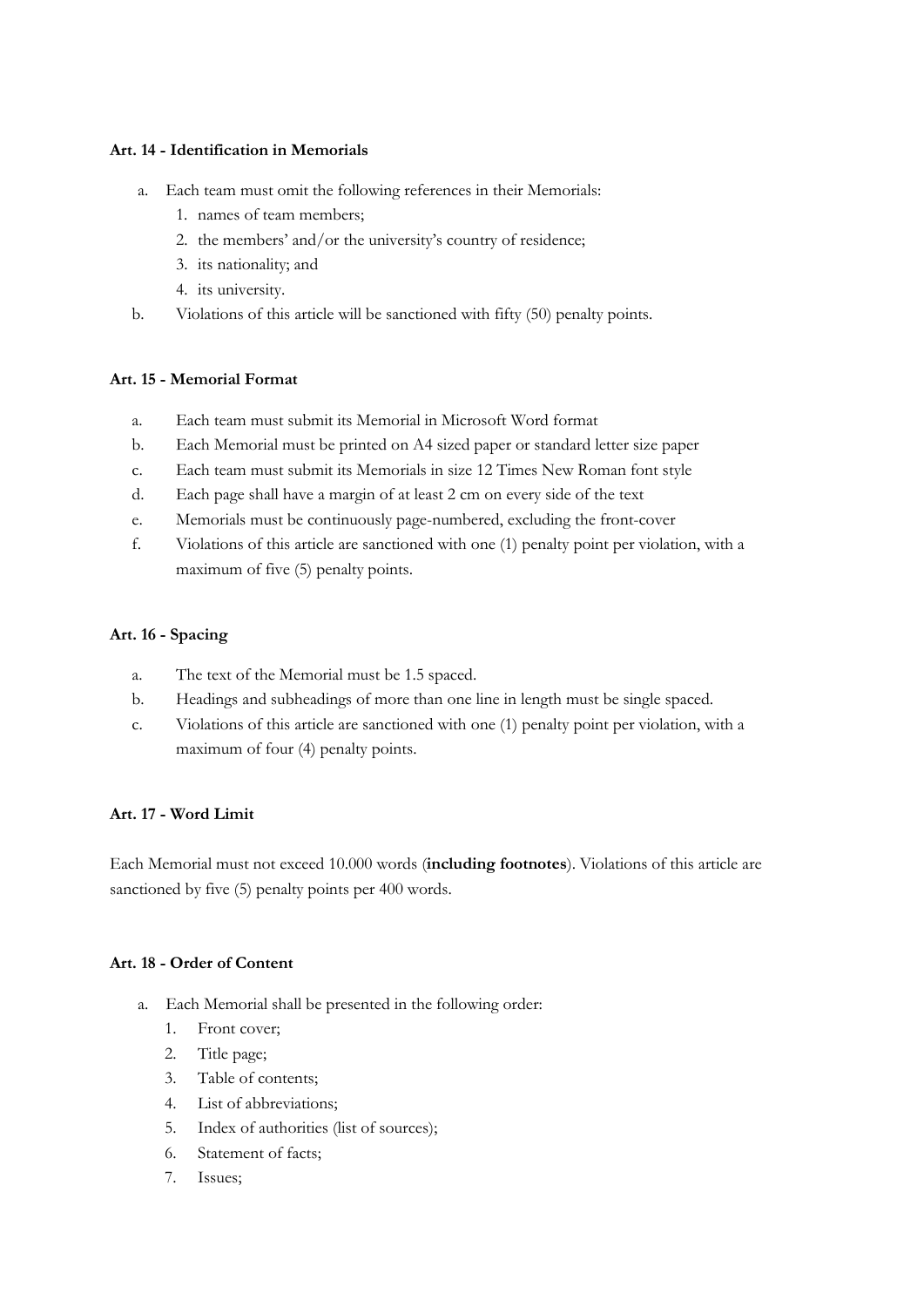- 8. Summary of arguments;
- 9. Written arguments;
- 10. Submissions;
- 11. Optional: Annex (max two (2) pages); and
- 12. Back cover
- b. Violations of this article are sanctioned by two (2) penalty points per violation.

#### **Art. 19 - Front Cover Requirements**

- a. The front cover must contain the following information:
	- 1. Team number
	- 2. Role (Defence Counsel, Government Counsel or the Prosecution)
	- 3. Title of the Competition
	- 4. Year
	- 5. Total word count
- b. The front cover must be color coded accordingly:
	- 1. Red for Defense Counsel
	- 2. Green for Government Counsel
	- 3. Blue for Prosecution
- c. Violations of this article will be sanctioned with one (1) penalty point per violation, with a maximum of three (3) penalty points.

#### **Art. 20 - Footnotes**

- a. Footnotes are to be in Times New Roman font style, size 10 font, single spaced. Spacing between each footnote shall be 1.5.
- b. Consistency in the reference to sources throughout the Memorial is required. A referred-to document should be easy to find using the footnote.
- c. All the sources referred to in footnotes must be included in the index of authorities.
- d. Footnotes must be uniform.
- e. Footnotes may not include any other text than the citation itself.
- f. Abbreviations of sources within footnotes are allowed. The abbreviation has to be announced in the footnote itself or in the index of authorities.
- g. Violations of this article are sanctioned with two (2) penalty points per violation, with a maximum of ten (10) penalty points.

#### **Art. 21 - Scoring Structure Memorials**

- a. Scores are awarded out of a maximum of 100 points.
- b. Scores are awarded for:
	- 1. Knowledge of facts and legal principles: 20 points
	- 2. Articulate analysis of the issues: 10 points
	- 3. Use of authorities and citations: 15 points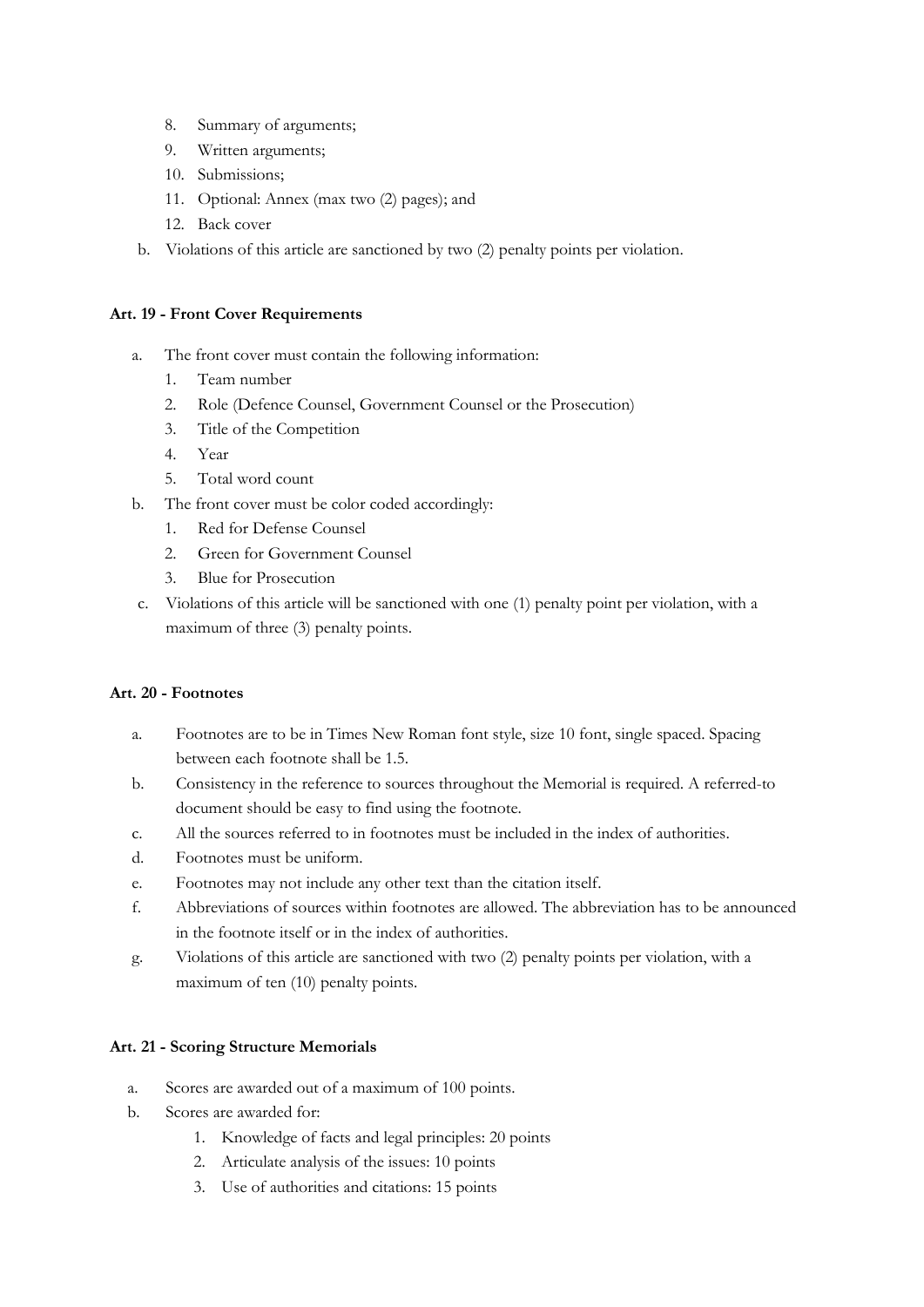- 4. Ingenuity and clarity: 20 points
- 5. Persuasiveness: 10 points
- 6. Logic and reasoning : 20 points
- 7. Grammar and style: 5 points

# **Art. 22 - Late Delivery Memorials**

Late delivery of memorials is sanctioned with twenty (20) penalty points.

# **Art. 23 - Plagiarism**

Plagiarism in Memorials will be sanctioned with disqualification of the team. A team's disqualification is final and irrevocable.

# **Chapter 5: Oral Round Provisions**

# **Art. 24 - Content**

- a. Each team's Hearing pleadings must demonstrate an outstanding knowledge of the ICC Rules of Procedure and Evidence and the applicable international criminal law principles.
- b. The Hearings will have a maximum length of three (3) hours per session (including break) and shall reflect familiarity with ICC proceedings.

# **Art. 25 - Appearance**

- a. Each team scheduled to appear has a maximum of fifteen (15) minutes to appear before the bench from the start of the scheduled time.
- b. The Competition will proceed on an *ex parte* basis at the expiration of the fifteen (15) minutes.

# **Art. 26 - Speakers**

- a. Each team shall consist of three speakers. Every speaker of a team will take on the presentation of Defence Counsel, Government Counsel  $or$  the Prosecution. It is within the discretion of each</u> team to decide which speaker will present the rebuttal.
- b. Only two members of each team, speakers and/or researchers, are allowed to be present before the bench.
- c. Each speaker will speak according the time allocated under Articles 32 and 33.
- d. Verbatim reading of the Memorials during the Hearings is strictly prohibited.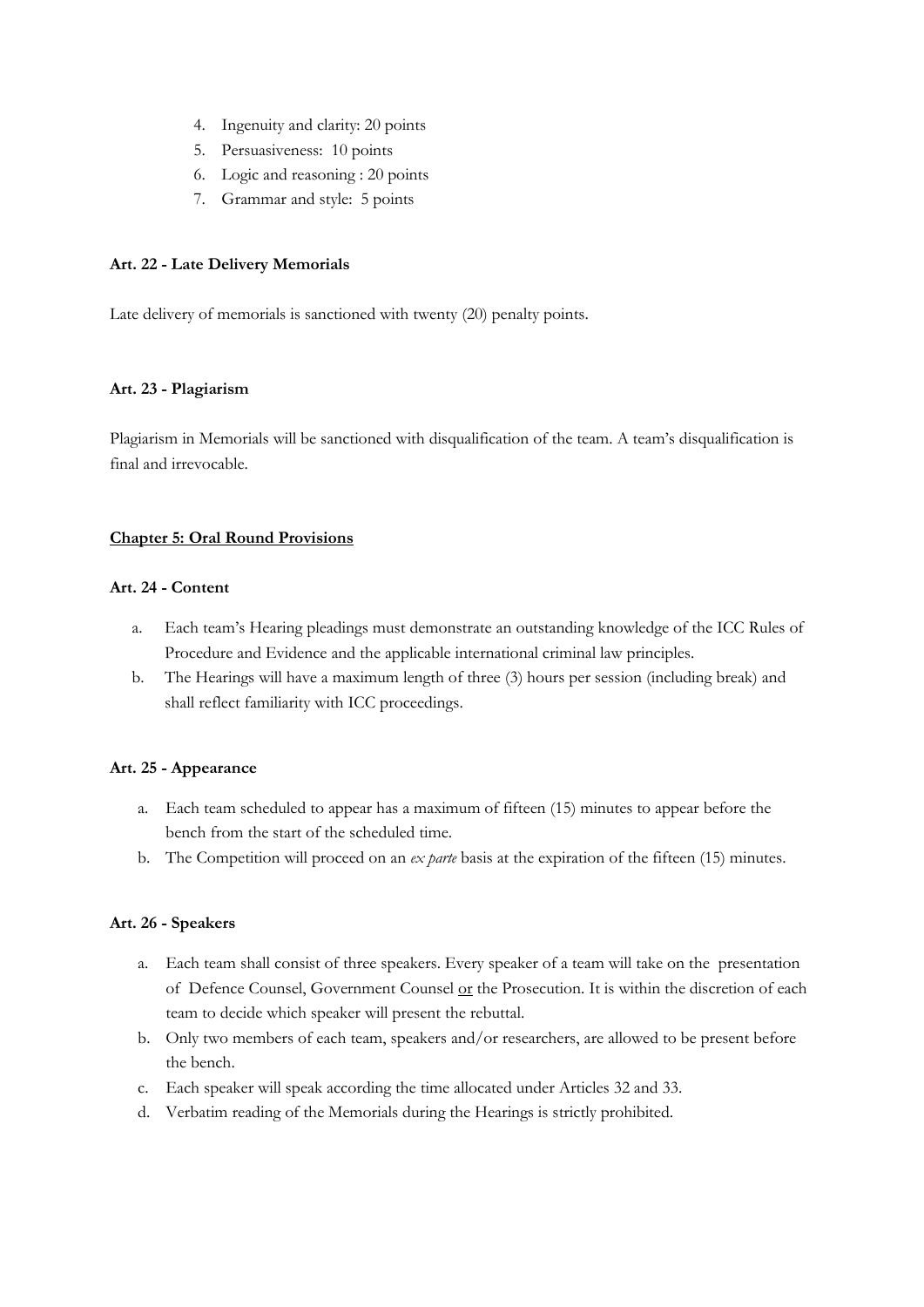# **Art. 27 - Communication**

- a. Communication between the speakers and the coaches, team members not presenting or Competition spectators, is strictly prohibited during the Hearings.
- b. Only those present before the bench are permitted to communicate in writing with each other.
- b. The use of laptops during the Hearings is strictly prohibited. An exception can be made by ICLN for exceptional circumstances, such as a team member's handicap.
- c. Violations of this article are sanctioned with 50 points.

# **Art. 28 - Raising Objections**

- a. The speakers are allowed to make a maximum of one objection per session to the exposition of the oralist of the other teams, as long as it is of an utmost importance for the procedure before the ICC and refers to the immediate argument of the pleading oralist.
- b. An objection is only permissible in the following situations:
	- 1. When any of the speakers refer to events that are not mentioned in the case;
	- 2. Radical differences between oral arguments and arguments in the written memorial;
	- 3. If the Bench Members deem it appropriate.
- c. Once the reasons for the filed objection are expressed, the Bench Members are obliged to hear the arguments of the counterpart to decide on the legality or illegality of the objection.
- d. The Bench will decide by unanimous vote on the admissibility or inadmissibility of the objection. In case of misusing the objection, the speaker that objects will be sanctioned by a deduction of up to ten (10) discretionary penalty points.
- e. The objection will not be included in the time mentioned in Articles 31 and 32.

#### **Art. 29 - Speaking Time**

- a. Presentation by Defence Counsel: 20 minutes
- b. Presentation by Government Counsel: 20 minutes
- c. Presentation by the Prosecution: 20 minutes

#### **Art. 30 - Rebuttal**

- a. Rebuttal by Defence Counsel: up to 10 minutes
- b. Rebuttal by Government Counsel: up to 10 minutes
- c. Rebuttal by the Prosecution: up to 10 minutes

#### **Art. 31 - Judgment**

- a. Bench deliberation: 30 minutes (maximum)
- b. Delivery of judgment by the Bench: 15 minutes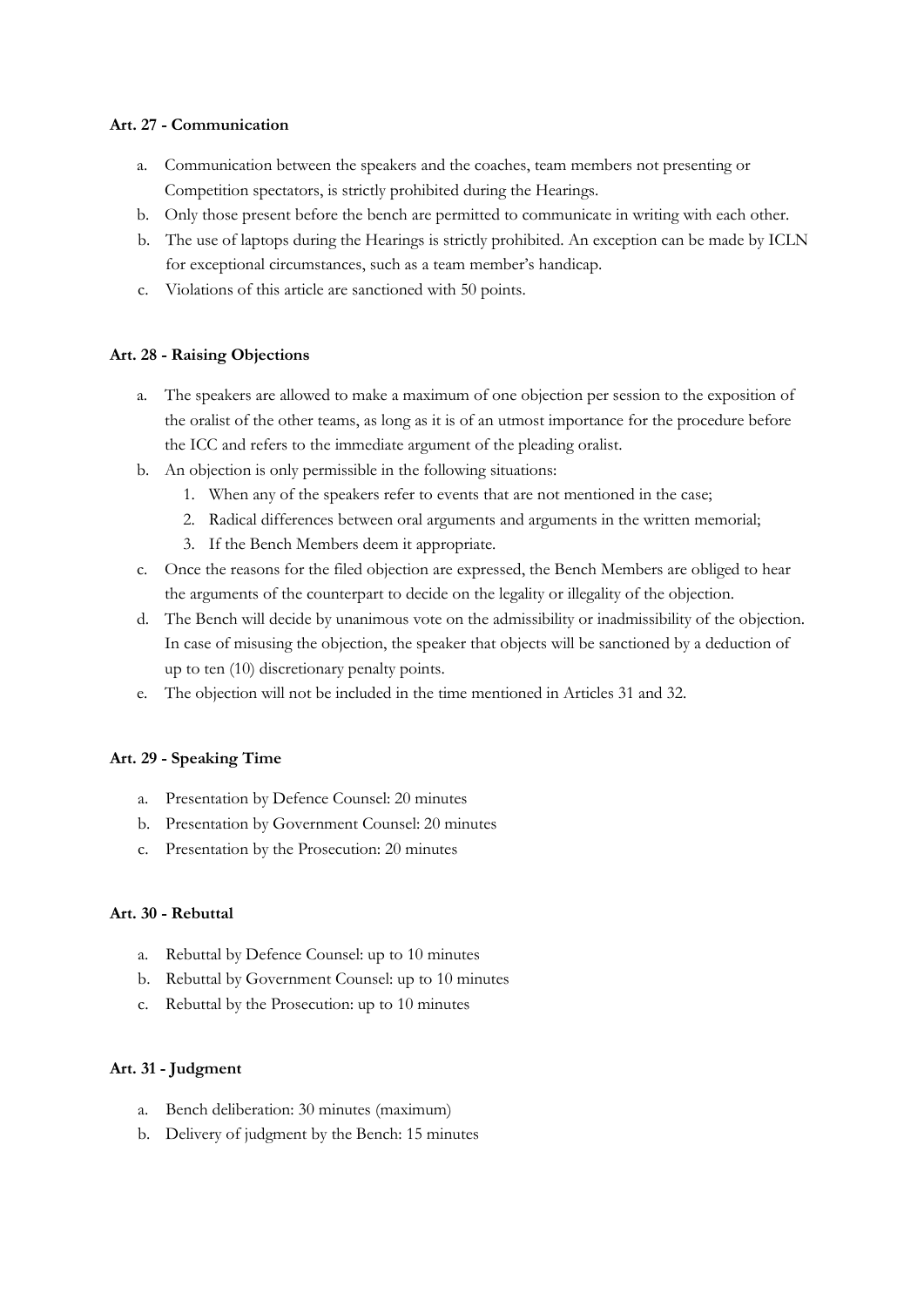# **Art. 32 - Bench Composition**

- a. Each Bench must be composed of two (2) members and a President (appointed by the Organisation or by consensus of the judges participating in the hearing) and shall be assisted by a bench clerk. We will endeavour to have Bench Members that have knowledge and experience in the fields of international criminal law, international human rights law, public international law, and/or criminal law. All Bench Members will be fully briefed on the issues presented.
- b. An advisor of a participating team cannot be appointed as a Bench Member.
- c. Bench Members for oral sessions can be distinct from the Bench evaluating the memorials. All Bench Members must read the case, as well as other explanatory documents that may be produced by the case author. Though not compulsory, bench members may wear a judicial robe.
- d. Bench Members are not permitted to give their individual opinion outside the deliberation room of which team or student they personally consider the best participant.
- e. During the oral rounds, the Bench shall ensure the respect or the Rules in all Rounds and assess the quality of the arguments. The Bench members are encouraged to intervene with appropriate questions during the oral pleading to further assess the knowledge and the preparation of the oralists.
- f. The Bench will follow its own Rules of Procedure within the framework of accepted norms of judicial practice, and with regard to questions of doubt or dispute in the procedure or facts. A decision of the Presiding Member of the Bench shall be final.
- g. The Bench Members shall mark the oral arguments in accordance with the scoring criteria provided for in these Rules.
- h. Team objections to a jury panel due to conflict of interest or prior relationship must be disclosed and communicated to the Bench Clerk/Bailiff prior to the commencement of the Hearing.

#### **Art. 33 - Role of the Bench Clerk/Bailiff**

- a. The Bench Clerk/Bailiff is nominated by the Organisation.
- b. The Bench Clerk/Bailiff is responsible for:
	- 1. the collection of the score sheets and their delivery to the organisation;
	- 2. briefing and advising the bench members on the Rules of Procedure contained herein;
	- 3. keeping order during the Hearing;
	- 4. facilitating the sessions' development;
	- 5. timekeeping.

#### **Art. 34 - Scores**

- a. Scores are rewarded out of a maximum of 100 points.
- b. Scores are allocated as follows:
	- 1. Knowledge of facts and legal principles: 20 points
	- 2. Articulate analysis of the issues: 20 points
	- 3. Use of authorities and citations: 20 points
	- 4. Ingenuity and clarity: 5 points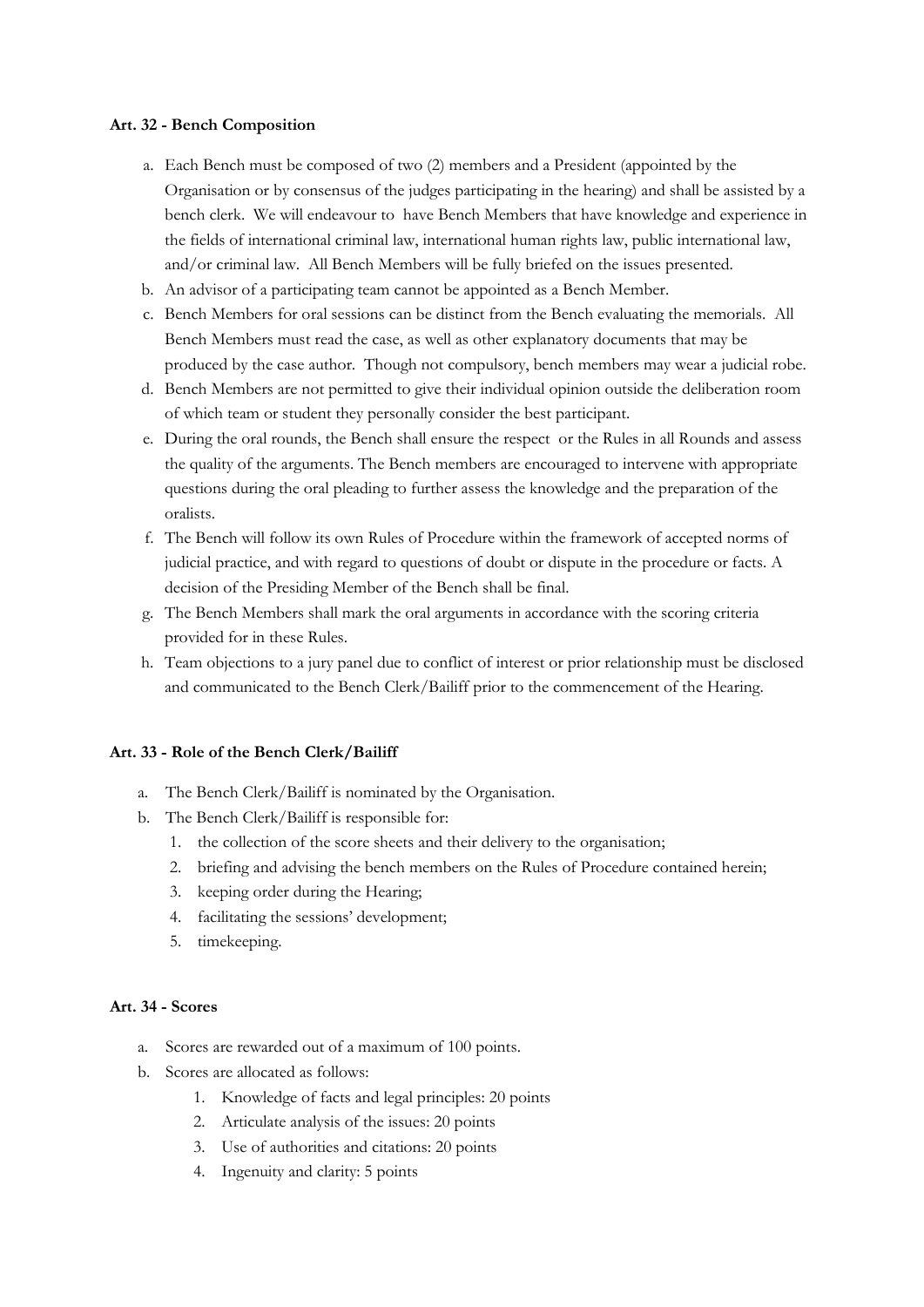- 5. Persuasiveness: 15 points
- 6. Logic and reasoning: 10 points
- 7. Presentation: 10 points

# **Art. 35 - Penalties for Inappropriate Behaviour**

- a. Every team should maintain the fullest dignity and decorum not only in the Courtroom but during the entire Competition.
- b. Inappropriate behaviour or blatant disregard for the procedures may result in the disqualification of a team or the team will be sanctioned by a deduction of fifteen (15) points.
- c. Inappropriate behaviour displayed by any observers of the Competition will result in being escorted out of the Competition venue.

# **Art. 36 - Scouting**

- a. Scouting is forbidden at all times during the Competition.
- b. Scouting is defined as:
	- 1. when a team or its members including students, coaches and spectators associated with that team attend a Hearing in which they are not participants;
	- 2. instances where students, coaches or spectators discuss with or pose questions of substantive issues of international criminal law to the judges.
- c. Violations of this article will result in disqualification. A team's disqualification is final and irrevocable.

#### **Chapter 6: The Awards**

#### **Art. 37 - Categories of the Awards**

- a. The following awards will be given by the ICC after the Final Round:
	- i. Winner
	- ii. First Runner-up
	- iii. Second Runner-up;
	- iv. Best Oralist;
- b. The following awards will be given by the Organisation after the Semi-Final Rounds:
	- i. Best Memorial
	- ii. Best Representative for the Victims (speaker)
	- iii. Best Prosecutor (speaker)
	- iv. Best Defense Counsel (speaker)
- c. Each participating team shall receive a certificate of participation.

#### **Chapter 7: The Organisation**

#### **Art. 38 – Organisation**